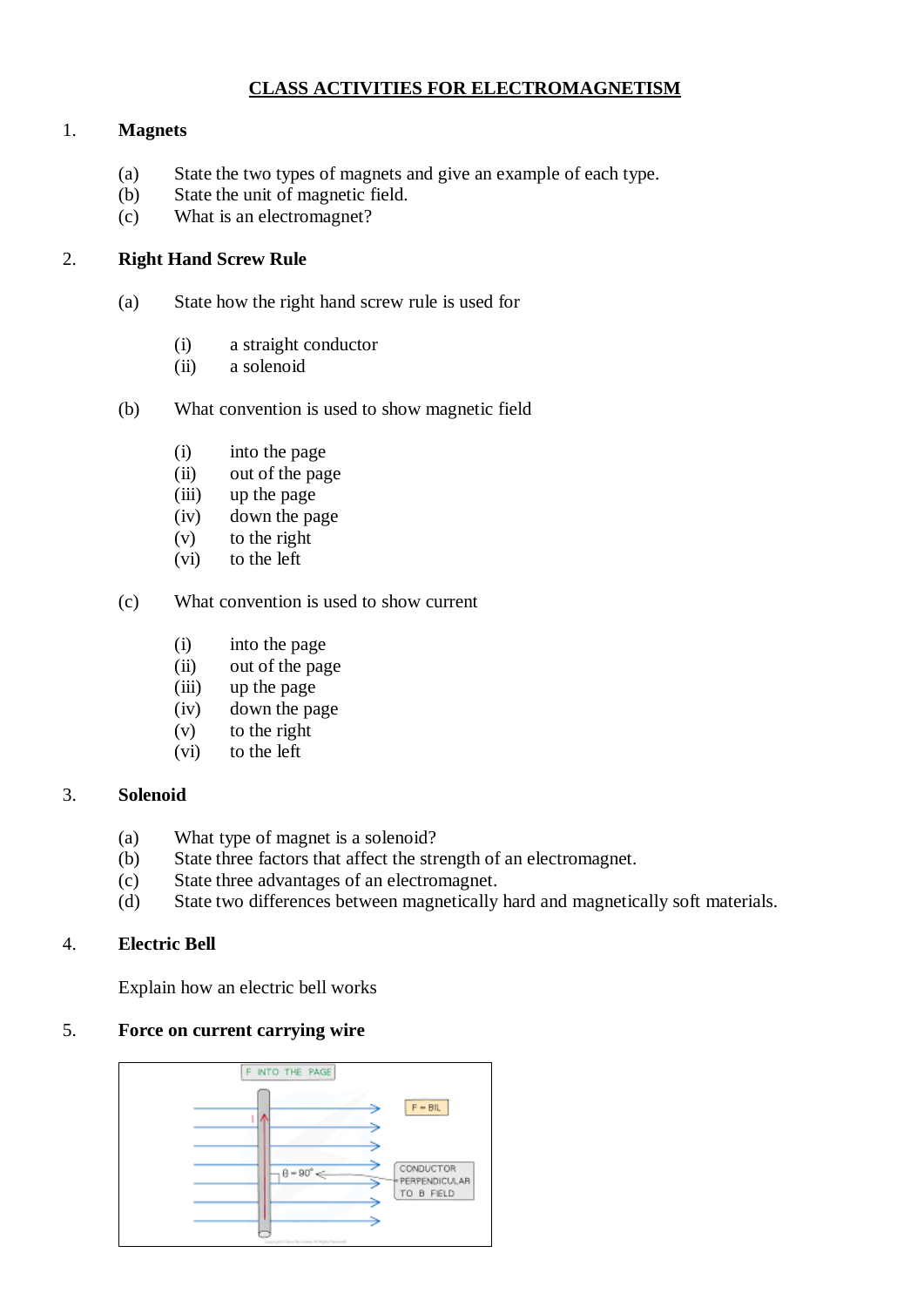A 0.2m long wire which carries a current of 3A is placed perpendicular to the magnetic field of strength 0.8T. Find the magnetic force experienced by the wire.

 $F = BIL \Rightarrow F = (0.8)(3)(0.2) \Rightarrow F = 0.48N$  B = 0.8T, I = 3A, L = 0.2m, F = ?

- (a) Find the magnetic force on the wire which is placed a perpendicular t the magnetic field.
	- (i)  $B = 0.2T$ ,  $I = 5A$ ,  $L = 0.4m$
	- (ii)  $B = 0.4T$ ,  $I = 0.2A$ ,  $L = 20cm$
	- (iii)  $B = 200$ mT,  $I = 500 \mu A$ ,  $L = 0.01 km$
- (b) A 0.5m long wire which carries a current of 4A is placed perpendicular to the magnetic field of strength 0.2T. Find the magnetic force experienced by the wire.
- (c) All wires placed **parallel** to the magnetic field will **not** experience any magnetic force because the magnetic field lines do not cut the wire.

A 0.4m long wire which carries a current of 2A is placed parallel to the magnetic field of strength 0.5T. Find the magnetic force experienced by the wire.

### 6. **Right hand slap rule**

(a) State how the right hand slap rule is used for a straight current carrying conductor.



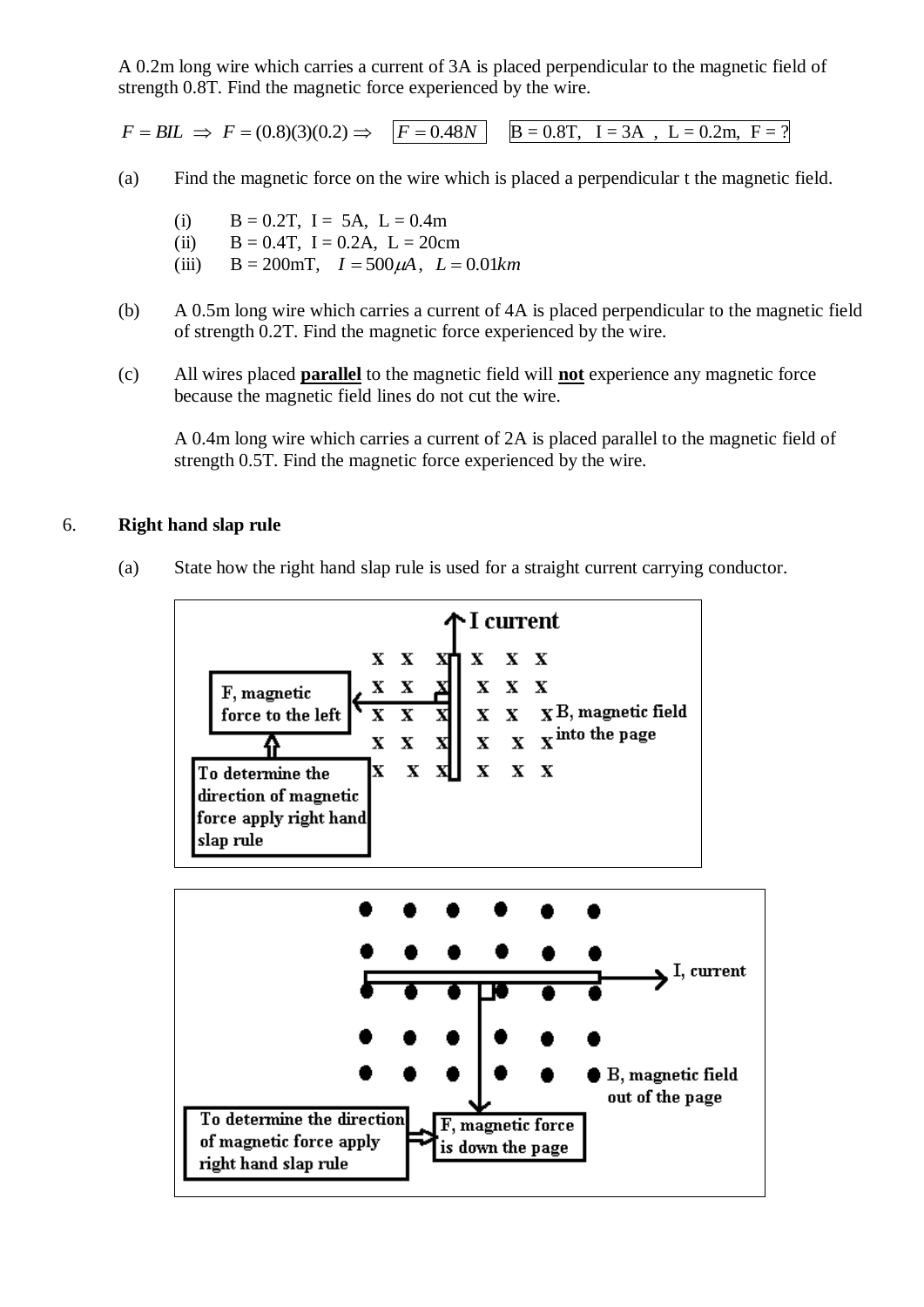(b) Use the right hand slap rule to determine the direction of the magnetic force.



### 7. **Moving coil meter**

- (a) Give an example of moving coil meter
- (b) State the principle involved in the working of moving coil meter.

## 8. **Electromagnetic induction**

Explain what is electromagnetic induction

# 9**. Lenz's Law**

(a) State Lenz's Law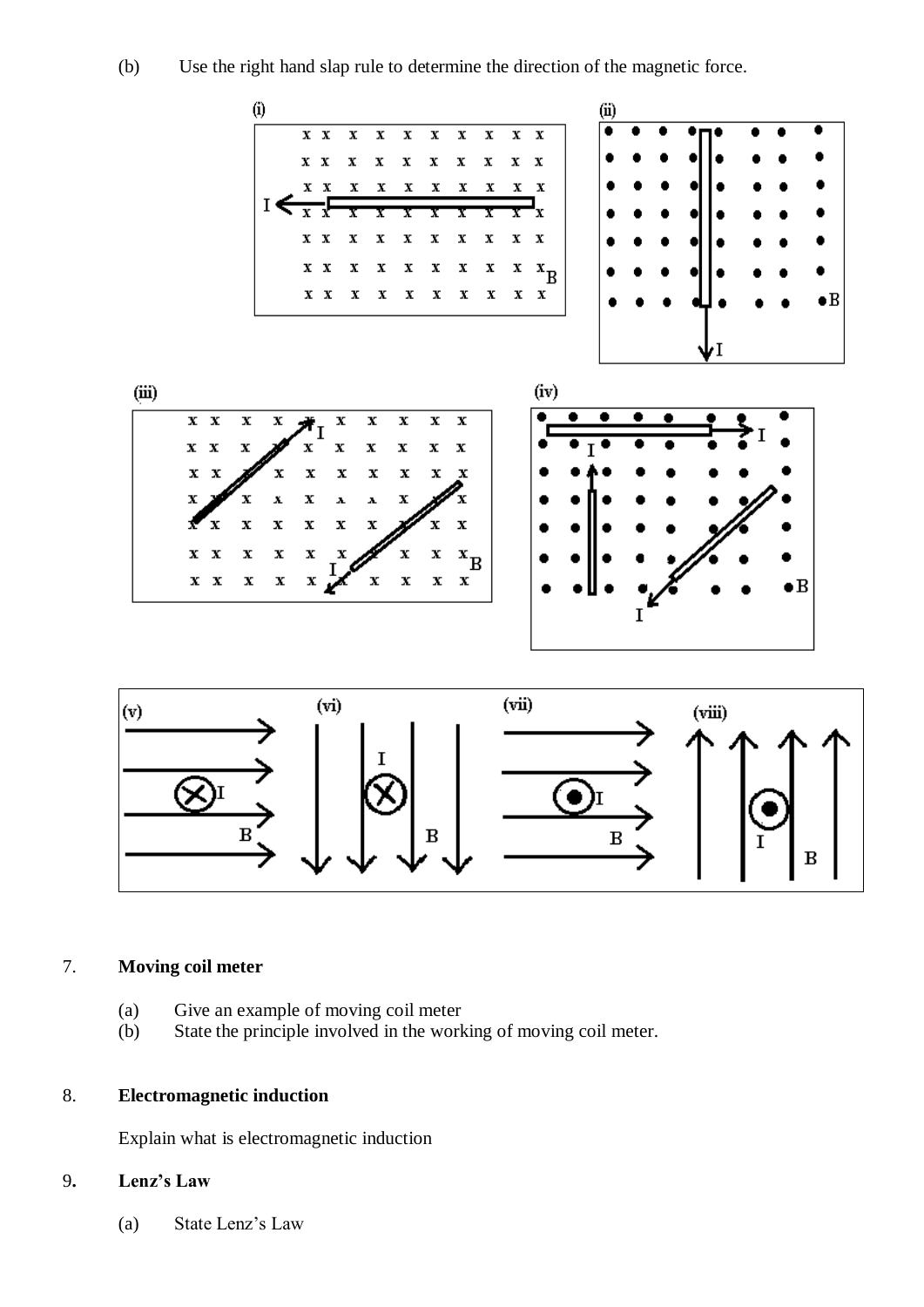

(b) Label cause, effect and outcome for each of the following.



(c) Apply Lenz's Law and Right Hand slap rule to find the direction of the induced current.



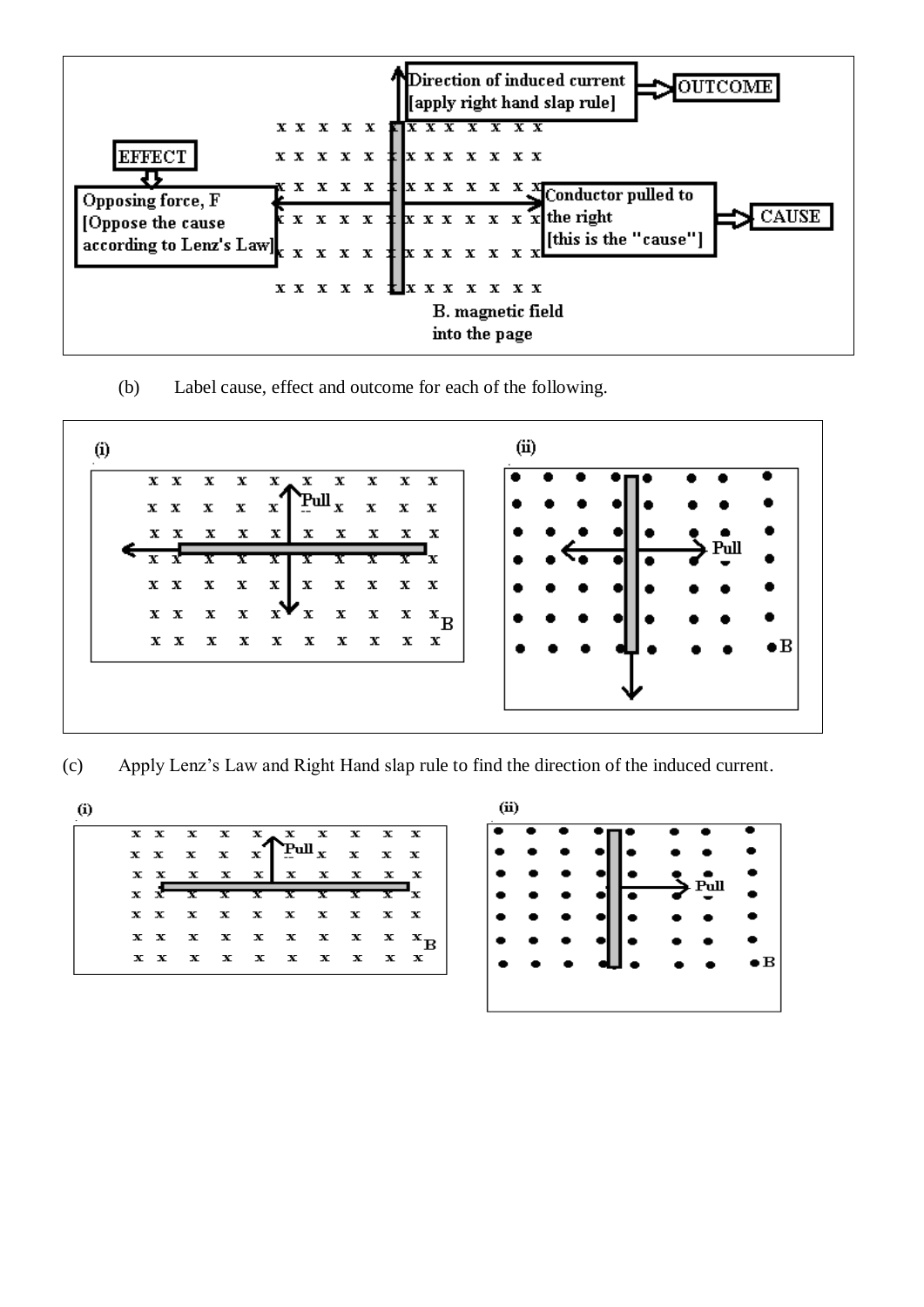



If the wire is pulled **parallel** to the magnetic field **no current will be induced** in the wire because the wire does not cut the magnetic field



#### 10. **Induced EMF**

A 0.2 m long wire is pulled at a velocity of 10m/s perpendicular to the magnetic field of strength 0.8T. Find the emf induced across the wire.

 $V = BLv \implies V = (0.8)(0.2)(10) \implies V = 1.6 \text{Volts}$   $B = 0.8 \text{T}, L = 0.2 \text{m}, v = 10 \text{m/s}, V = ?$ 

(a) Find the emf induced across the conductor when it is pulled perpendicular to magnetic field.

(i)  $B = 0.2T$ ,  $L = 0.4m$ ,  $v = 8m/s$ 

(ii)  $B = 0.4T$ ,  $L = 50cm$   $v = 12m/s$ 

(iii) 
$$
B = 500 \mu T
$$
,  $L = 100 mm$ ,  $v = 0.004 \frac{km}{s}$ 

(b) A 0.4 m long wire is pulled at a velocity of 12m/s perpendicular to the magnetic field of strength 0.5T. Find the emf induced across the wire.

#### 11. **Alternating current generator**

What is the function of slip rings in an ac generator?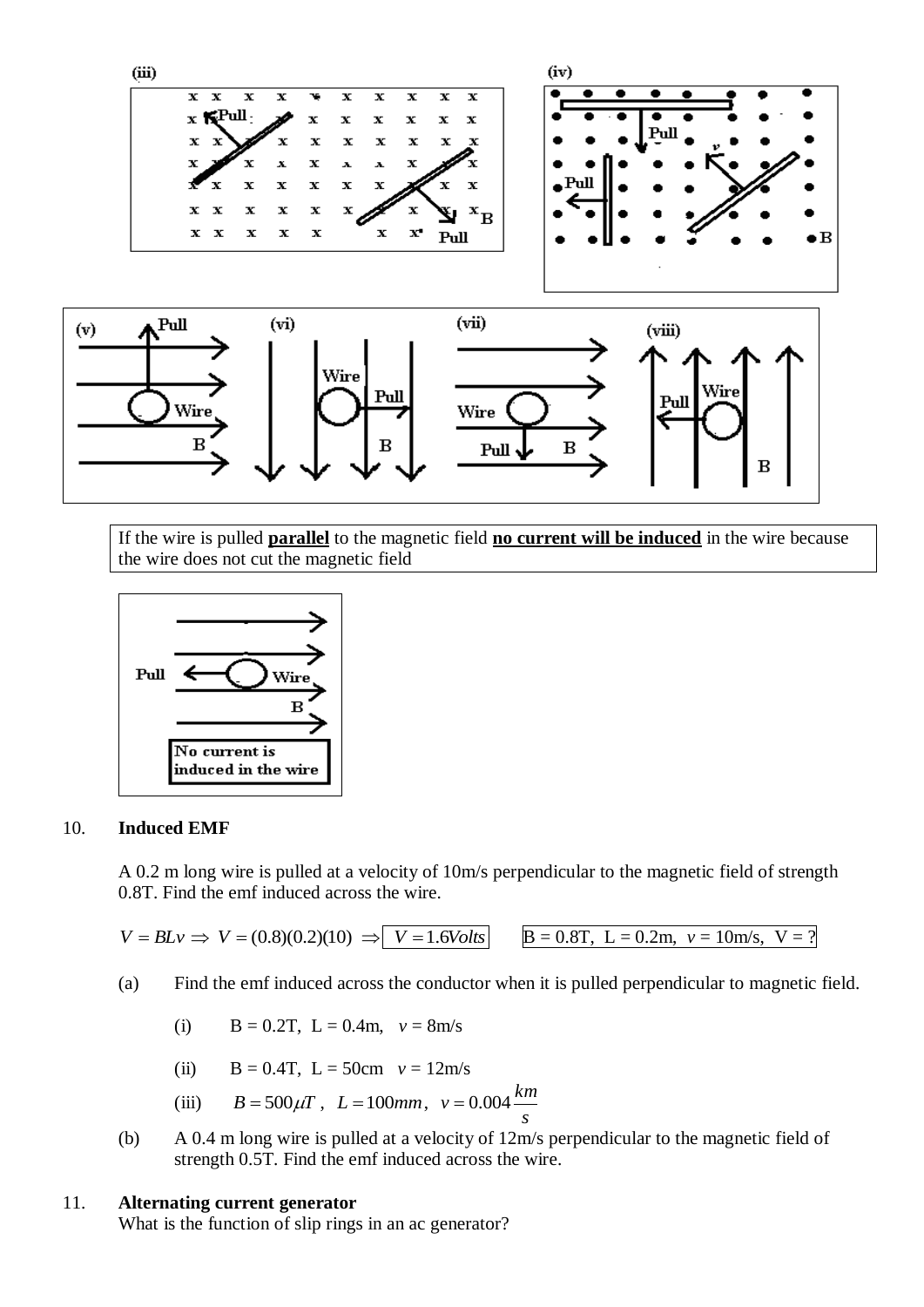#### **Y11 PHYSICS WORKSHEET 8 ELECTROMAGNETISM**

- 8. (a) The strength of an electromagnet depends on three factors. State these three factors.
	- (b) Which rule or law should be used to determine the direction of the magnetic force on a current carrying conductor is
	- (c) Draw the magnetic field around the wires.



(d) A metal rod, **AB**, is connected to a battery, and placed between the poles of two magnets, as shown in the diagram below.



- (i) Draw the diagram of the magnets and indicate the direction of the magnetic field produced by the magnet by an arrow.
- (ii) Use **one** of the terms: **"left, right, up, down, into the page, out of the page"**, to identify the direction of the magnetic force on the rod.
- (iii) Calculate the size of the magnetic force experienced by the rod, using the information given below:
	- Strength of the magnetic field  $= 1.50$  T
	- Current  $= 4 A$
	- Length of rod in the field  $= 0.10$  m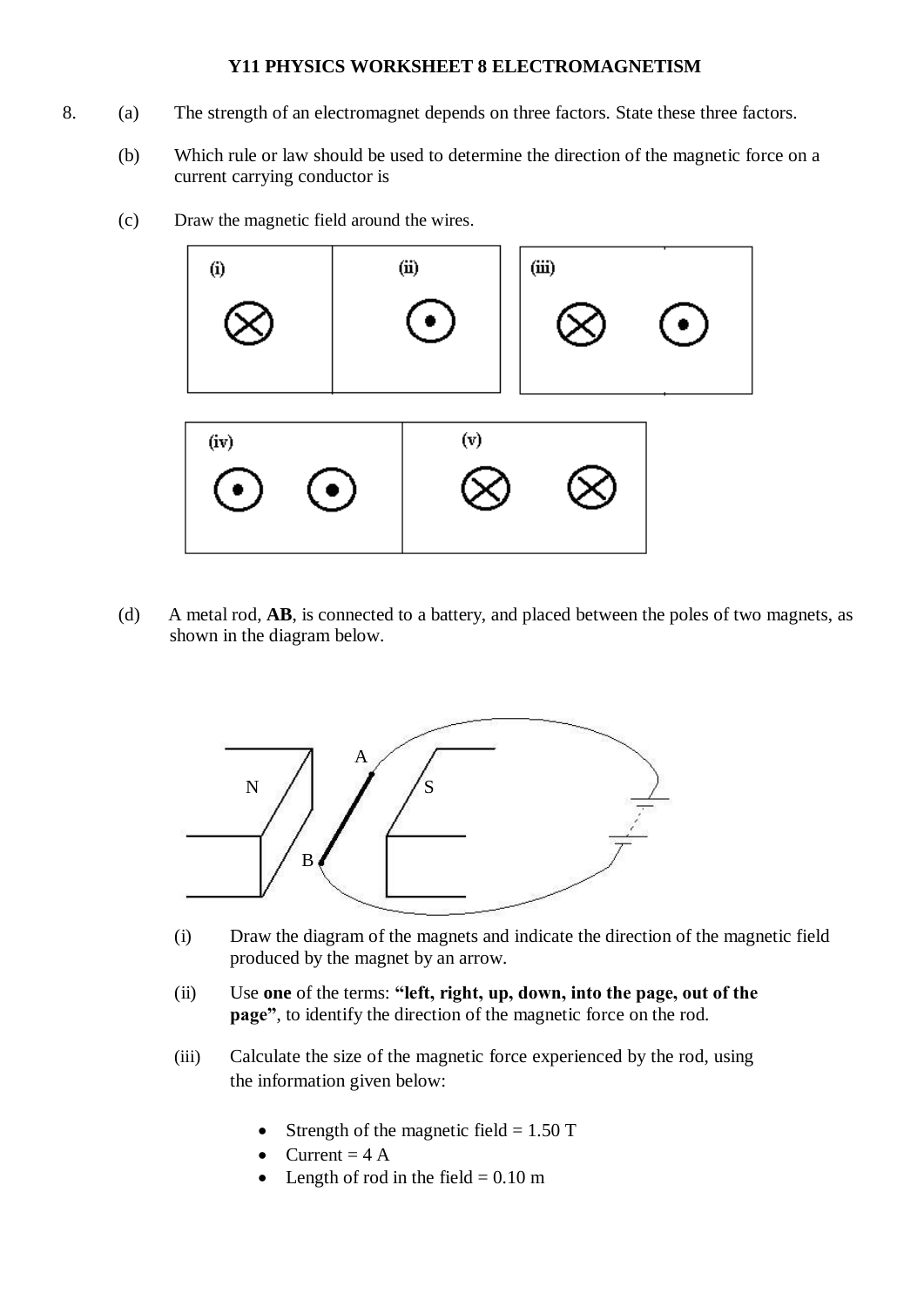(e) The diagram of an electric bell is given below. With reference to the information given in the diagram explain how an electric bell works.



(f) A conducting rod resting on metal rails is pulled across a uniform magnetic field as shown



Find

- (i) the potential difference induced across the conductor.
- (ii) the current induced in the conductor.
- (iii) the direction of induced current in the conductor. [State whether it is up↑ or down ↓ the conductor]
- (iv) the magnitude of the magnetic force on the conductor.
- (g) Refer to the diagram below and answer the questions that follow.